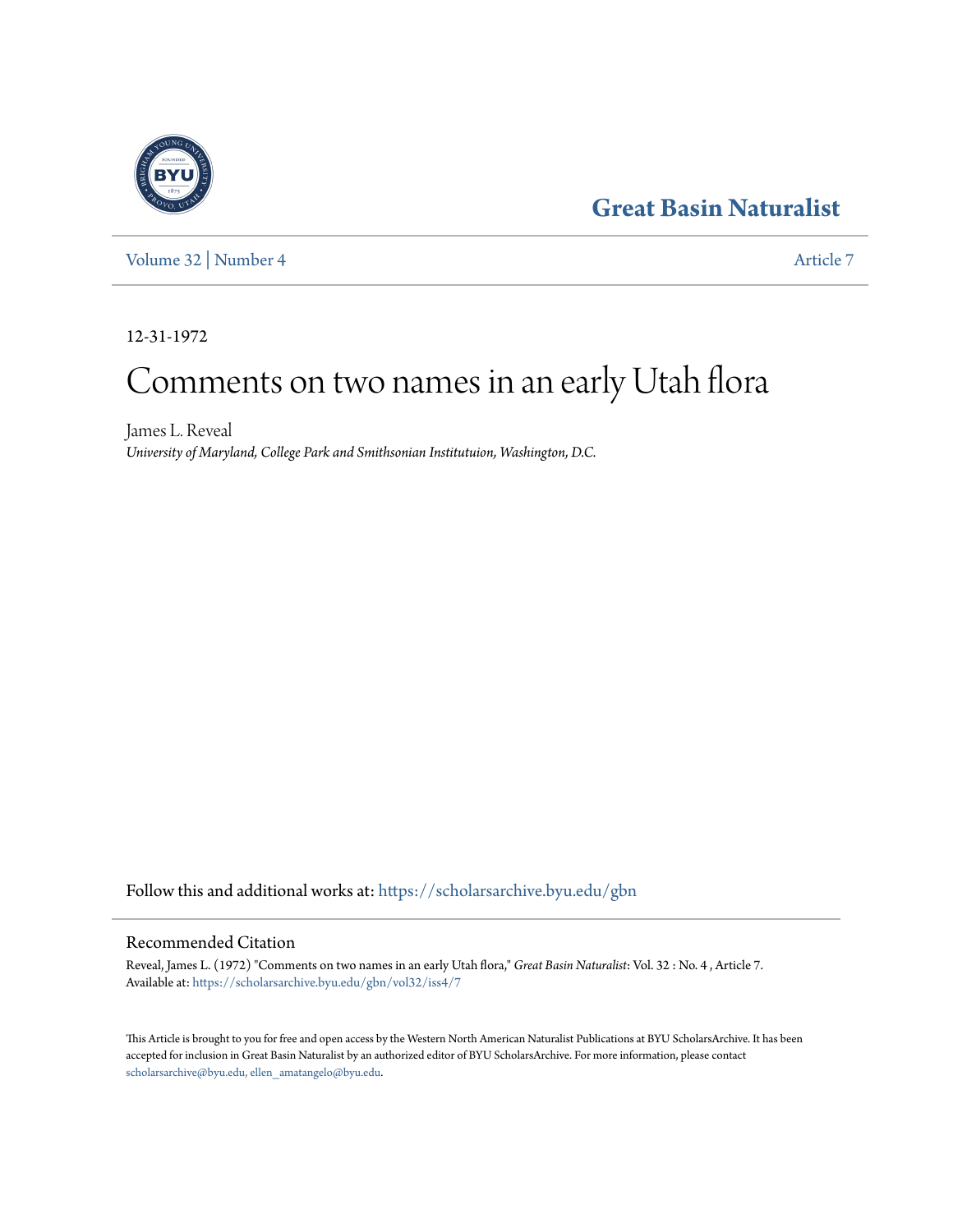#### COMMENTS ON TWO NAMES IN AN EARLY UTAH FLORA

#### James L. Reveal'

Abstract.— Two new varieties described by Durand in <sup>1859</sup> from the Great Salt Lake area of northern Utah are discussed. One, *Erysimum asperum* var.<br>*purshii*, is the oldest available name for the western United States variant of the species, while the second name, Acerates decumbens var. erecta, is a synonym of Asclepias asperula. Neither name has been included in botanical reference works nor in monographic studies. One new combination, Erysimum asperum var. amoenum, is proposed for the orange-flowered phase of the species found in southern Colorado and Utah.

In 1859, Elias Durand of the Academy of Natural Sciences of Philadelphia published an article entitled "A sketch of the botany of the basin of the Great Salt Lake of Utah," in which he summarized the flora based on collections made by John C. Fremont (1843 and 1845), Howard Stansbury (1849 and 1850), and Edwin O. Beck with (1854), all associated with various expeditions sponsored by the United States government, and Mrs. Jane Carrington of Salt Lake City. Little is known about Carrington. Her collections were delivered to Durand by Colonel Thomas L. Kane, and Durand al ludes to her as <sup>a</sup> "Mormon lady" in an unpublished catalogue of his plant collection; <sup>I</sup> have been unable to add more than the 1857 date when she obtained her plants (Reveal, 1972). Since she was the first woman botanist (or at least plant collector) in Utah, it is hoped that historians will discover more about this person.

While in Paris recently, <sup>I</sup> had an opportunity to review Carrington's collections deposited in the Durand Herbarium at the Museum National d'Histoire Naturelle, Laboratoire de Phanerogamie. While time did not permit a full investigation of the 59 species attributed to her by Durand, two specimens representing new entities were studied.

Erysimum asperum. (Nutt.) DC. var. purshii Durand, Trans. Amer. Philos. Soc. II, 11:159. 1859. Durand states: "The very same form as Pursh's specimen in herbarium of Phila. Acad, of Nat. Sci. Stems simple, several from the same root, smaller than the preceding [sic., alluding to var. *asperum*], scarcely 1 foot high, few-flowered; radical leaves entire, or nearly so; siliques  $1\frac{1}{2}$ -2 inches long."

LECTOTYPE: UTAH: Salt Lake Co.: Near the Great Salt Lake, Salt Lake Valley, June 1857, Carrington s.n. Holotype, P!

The Pursh collection, cited above, is also in the Durand Herbar-<br>ium, but without data. It seems wise to select the Carrington specimen as the lectotype although the description could equally apply to either collection.

Erysimum asperum is a widespread and highly variable species that is composed of several weakly defined varieties. The type of the

<sup>&#</sup>x27;Department of Botany, University of Maryland, College Park 20742, and National Museum of Natural History, Smithsonian Institution, Washington, DC. 20560.